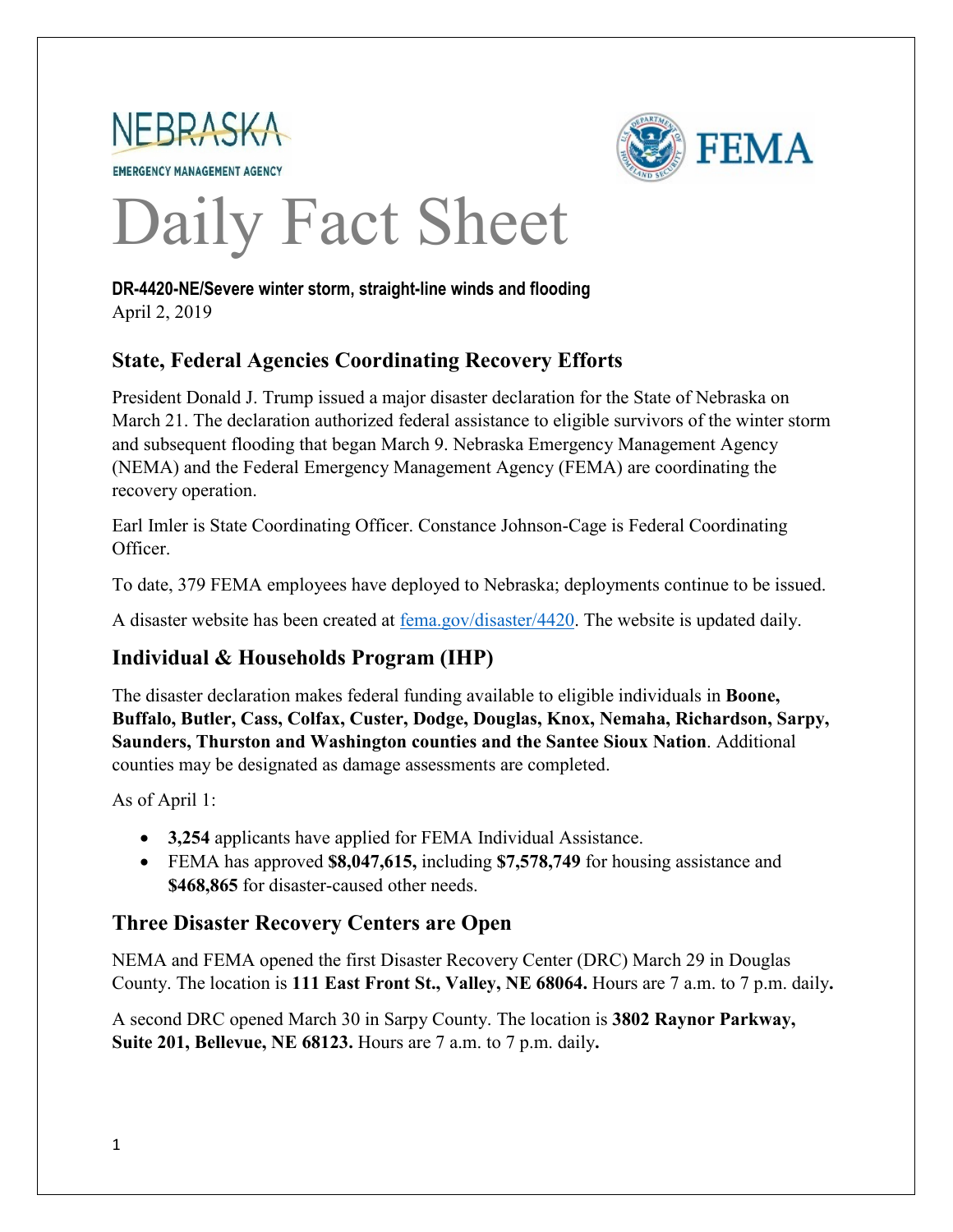A third DRC opened April 2 in Cass County. It is located at the **Plattsmouth Community/Senior Center (Gymnasium), 308 S. 18th St., Plattsmouth, NE 68048**. Hours are 7 a.m. to 7 p.m. daily.

#### **First Steps to Recovery**

If you have a homeowner's or flood insurance policy, file your insurance claim as quickly as possible. Document your damage with photos or video. Make a list of damaged items. Register with FEMA.

Although **FEMA assistance cannot make you whole**, it may help your recovery by providing grants for basic repairs to make your home safe, accessible and secure. FEMA assistance may also provide grants for a temporary place for you and your family to stay while you build your recovery plan.

#### **How to Register with FEMA:**

- Online, visit **[www.DisasterAssistance.gov](http://www.disasterassistance.gov/)**.
- On a smart phone, download the **FEMA app** and click on "disaster resources," then "apply for assistance online."
- By phone, call FEMA's toll-free registration line at **800-621-3362 or (TTY) 800-462- 7585**. Telephone registration is available from 7 a.m. to 10 p.m. Central Daylight Time seven days a week.
- Visit a **Disaster Recovery Center** and speak to a FEMA specialist one-on-one. To find the nearest DRC, go online to [FEMA.gov/DRC.](https://www.fema.gov/disaster-recovery-centers)

### **U.S. Small Business Administration (SBA)**

Business owners, private nonprofit organizations, homeowners and renters may be eligible for low-interest disaster loans from the U.S. Small Business Administration to help recover from losses not covered by insurance, grants or other sources. Businesses and residents can visit *[SBA.gov/disaster](http://www.sba.gov/disaster)* call SBA's Customer Service Center at **800-659-2955** or email *[disastercustomerservice@sba.gov.](mailto:disastercustomerservice@sba.gov)* TTY users may call **800-877-8339**.

SBA opened its first Business Recovery Center March 27 in Sarpy County. The location is **Bellevue University, John Muller Administrative Services Building, 812 Bruin Blvd., Bellevue, NE 68005.** Hours are Monday-Friday 9 a.m.-6 p.m., Saturday, 9 a.m.-12 p.m. No appointment necessary. The center provides a one-stop location for businesses to access a variety of specialized help. SBA customer service representatives will meet with each business owner to explain how an SBA disaster loan can help finance their recovery. They will answer questions about SBA's disaster loan program, explain the application process and help each business owner complete their electronic loan application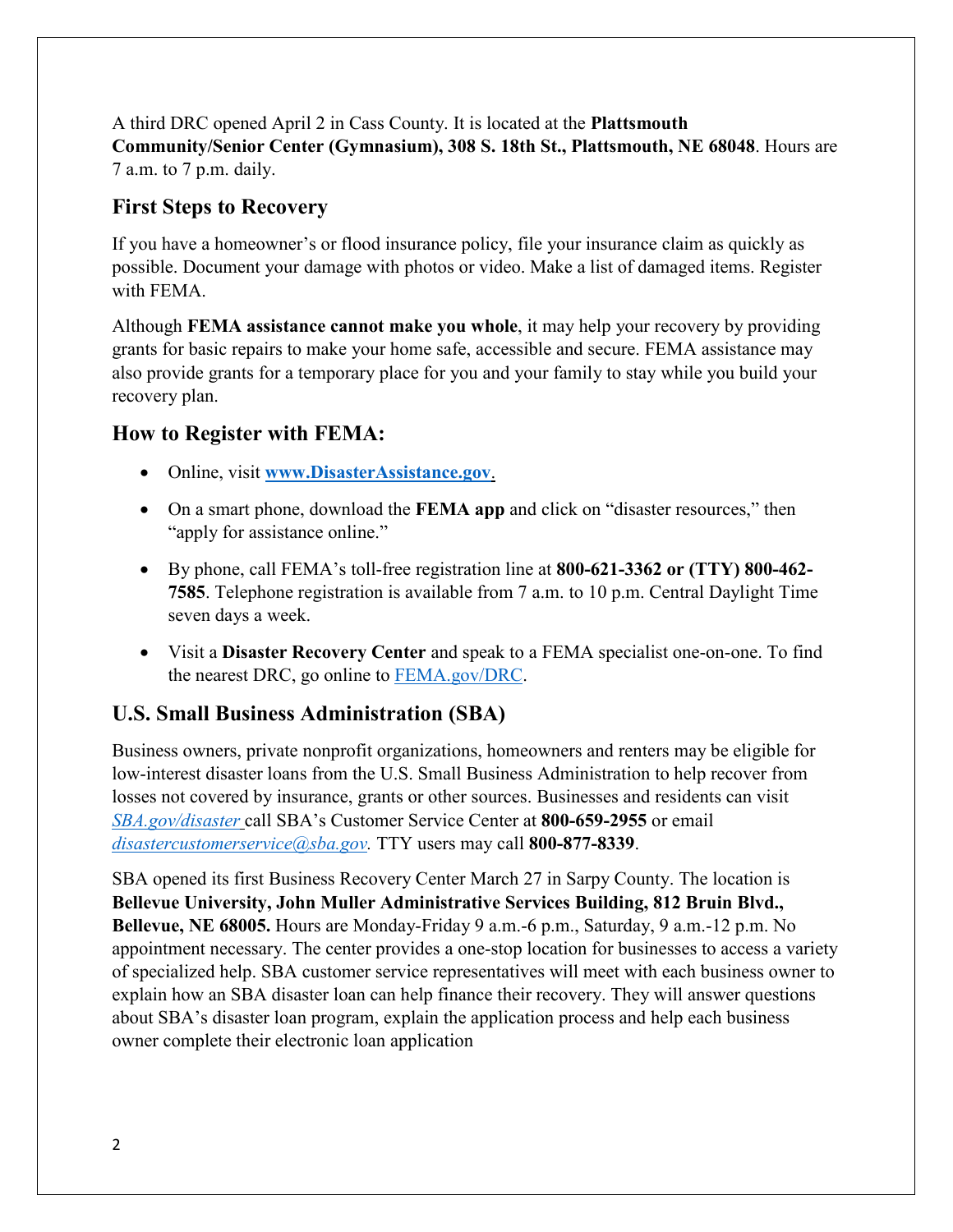## **FEMA Teams Going Door to Door**

FEMA Disaster Survivor Assistance Teams are working in impacted neighborhoods to help survivors register for assistance and to identify immediate and emerging needs. Teams are operating in Boone, Butler, Cass, Colfax, Dodge, Douglas, Nemaha, Sarpy, Saunders and Washington counties. They have visited more than 2,900 homes.

## **National Flood Insurance Program (NFIP)**

To date, NFIP has received 955 flood insurance claims in Nebraska and issued \$2,605,460 in advance payments to policyholders.

## **Disaster Unemployment Assistance (DUA) Available**

Nebraska Labor Commissioner John H. Albin announced that workers who became unemployed as a direct result of flooding in the state may qualify for unemployment assistance. People who live in or worked in the counties designated for FEMA Individual Assistance, and whose employment or self-employment was lost or interrupted due to the flooding, may be eligible for assistance.

Individuals can generally receive up to 26 weeks of DUA benefits as long as unemployment continues to be a result of the disaster. Eligibility for DUA benefits will be determined on a week-to-week basis. **The filing deadline is April 26, 2019.** General information about DUA can be found at [dol.nebraska.gov/UIBenefits/Programs/DUA.](https://dol.nebraska.gov/UIBenefits/Programs/DUA)

### **Food Benefits Available for Nebraska Survivors**

Low-income Nebraskans recovering from recent flooding could be eligible for food benefits through the Disaster Supplemental Nutrition Assistance Program (D-SNAP) approved March 28 by the U.S. Department of Agriculture (USDA). Households that may not normally be eligible under regular SNAP rules may qualify for D-SNAP if they meet the disaster-income limits and have qualifying disaster-related expenses and meet certain D-SNAP eligibility criteria. The State of Nebraska will share information about D-SNAP operating dates and locations through local media.

### **Assistance for Landowners, Farmers, Ranchers and Producers**

USDA offers many programs that can provide assistance to landowners, farmers, ranchers and producers during disasters. The Emergency Conservation Program provides funding for farmers and ranchers to rehabilitate farmland damaged by wind erosion, floods, hurricanes, or other natural disasters and for carrying out emergency water conservation measures during periods of severe drought. The Emergency Watershed Protection Program helps protect lives and property threatened by floods, hurricanes, tornadoes, and wildfires.

Programs also are available for orchardists and nursery tree growers to replant or rehabilitate eligible trees, bushes and vines damaged by natural disasters. For those livestock owners with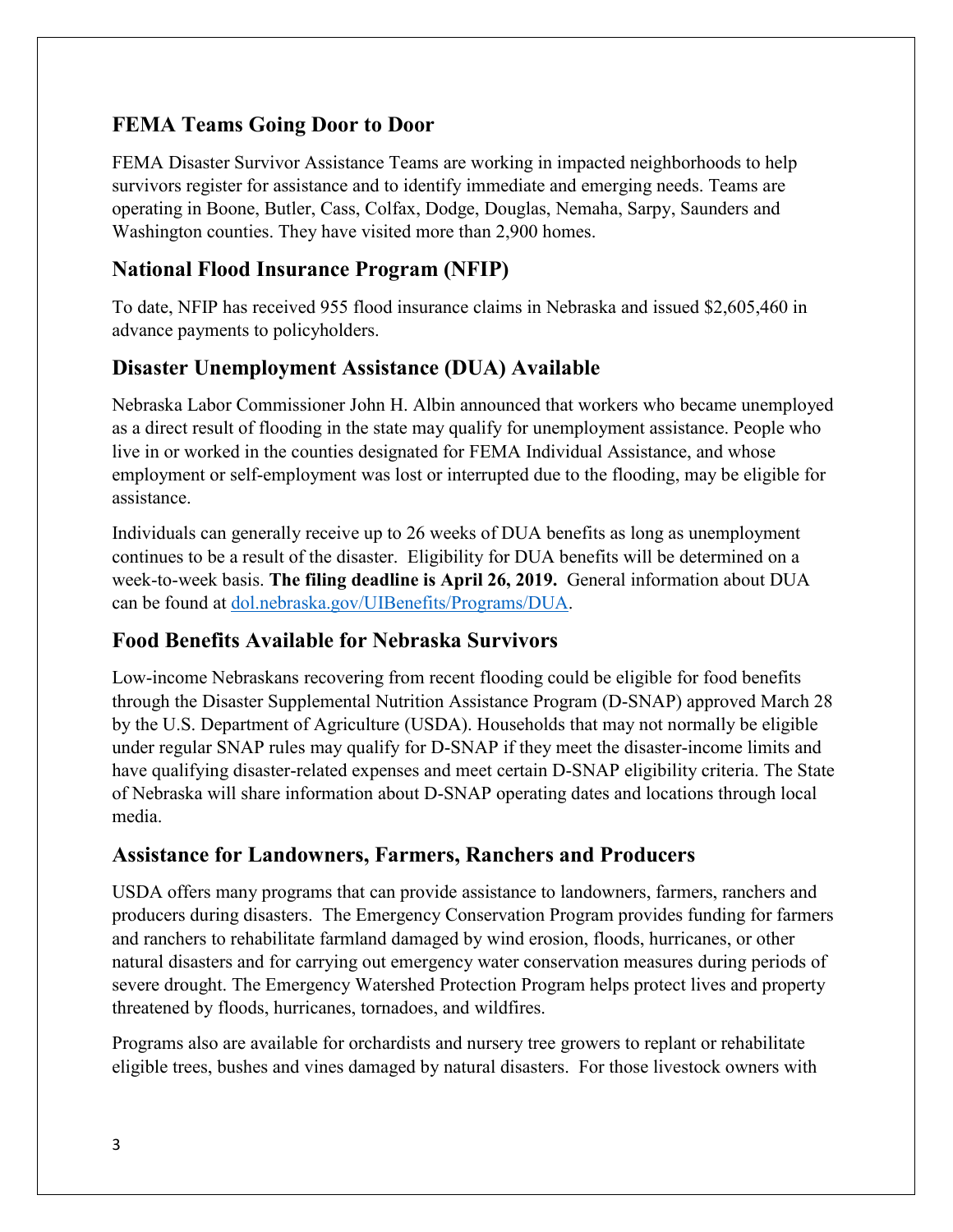honeybees or farm-raised fish, assistance is available through the Emergency Assistance for Livestock, Honeybees, and Farm-Raised Fish program.

Emergency grazing has been authorized on Conservation Reserve Program acres for all counties in Nebraska until April 30.

For information on these programs, contact your local [USDA Farm Services Agency](https://offices.sc.egov.usda.gov/locator/app?service=page/CountyMap&state=NE&stateName=Nebraska&stateCode=31) prior to conducting any repairs.

## **Tax Relief for Nebraska Survivors**

Individuals who reside or have a business in counties designated for FEMA Individual Assistance may qualify for tax relief. For instance, taxpayers with certain deadlines falling on or after March 9, 2019 and before July 31, 2019, are granted additional time to file through July 31, 2019. This includes 2018 individual income tax returns and payments normally due on April 15, 2019. It also includes the quarterly estimated income tax payments due on April 15, 2019, and June 17, 2019. Eligible taxpayers will also have until July 31, 2019 to make 2018 IRA contributions.

In addition, penalties on payroll and excise tax deposits due on or after March 9, 2019, and before March 25, 2019, will be abated as long as the deposits were made by March 25, 2019.

## **HUD Assistance for Nebraska Survivors**

The U.S. Department of Housing and Urban Development (HUD) is providing support to homeowners and low-income renters forced from their homes due to the recent winter storm and flooding in Nebraska. The disaster declaration allows HUD to offer foreclosure relief and other assistance to eligible families in counties designated for FEMA Individual Assistance.

#### HUD is:

Granting immediate foreclosure relief – a 90-day moratorium on foreclosures and forbearance on foreclosures of Federal Housing Administration (FHA)-insured home mortgages

- Offering forbearance and loan modification options for FHA borrowers affected by the disaster. Borrowers having trouble making regular payments should contact their loan servicer as soon as possible for more information;
- Making mortgage insurance available to disaster survivors who have lost their homes and are facing the task of rebuilding or buying another home. Borrowers from participating FHA-approved lenders are eligible for 100 percent financing, including closing costs.
- Making insurance available for both mortgages and home rehabilitation, enabling those who have lost their homes to finance the purchase or refinancing of a house along with its repair through a single mortgage. It also allows homeowners who have damaged houses to finance the rehabilitation of their existing single-family home.

Information about these and other HUD programs designed to assist disaster victims is available on HUD's website at [hud.gov.](https://www.hud.gov/)